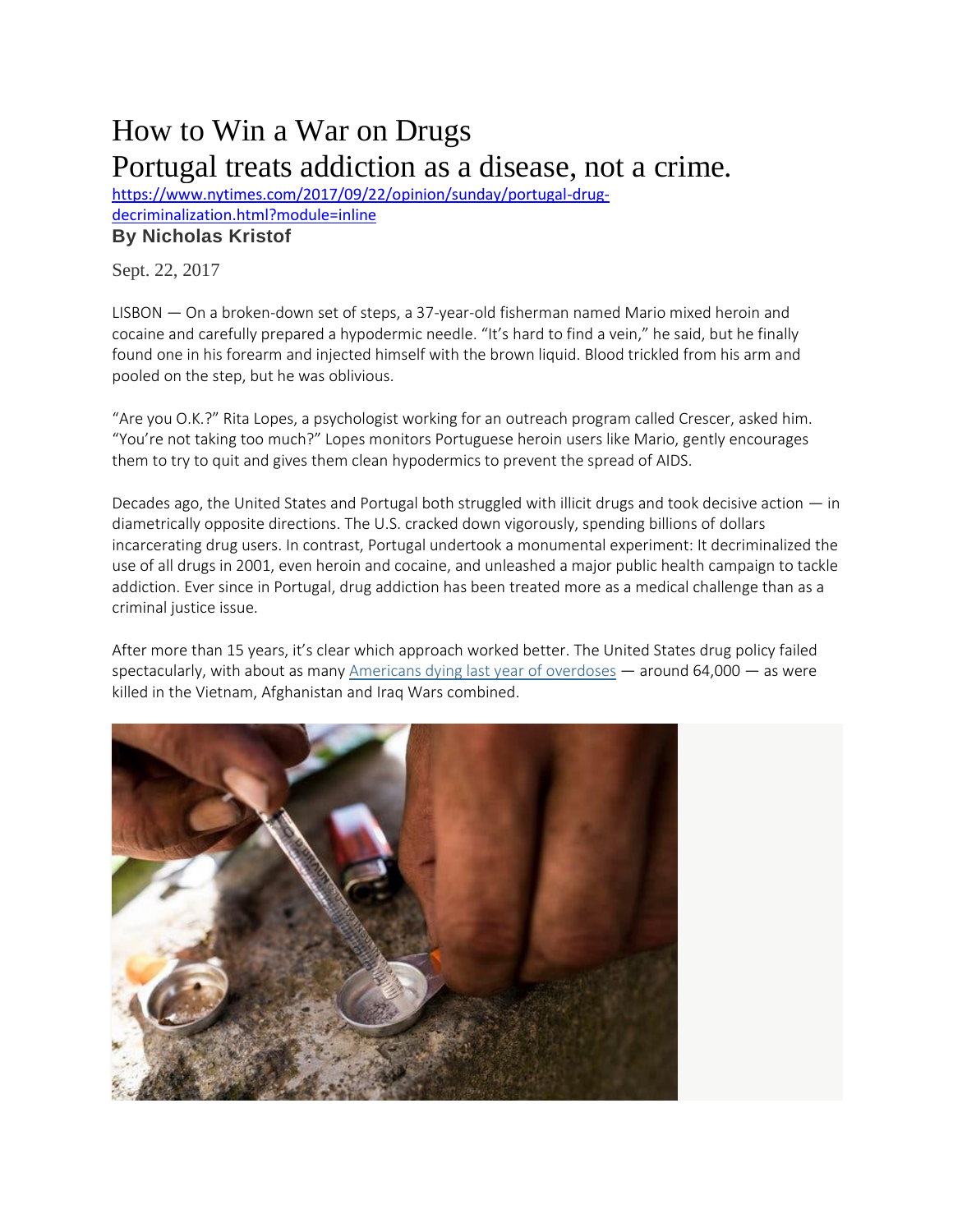

A fisherman named Mario preparing an injection.

In contrast, Portugal may be winning the war on drugs — by ending it. Today, the Health Ministry estimates that only about 25,000 Portuguese use heroin, down from 100,000 when the policy began.

The number of Portuguese dying from overdoses plunged more than 85 percent before rising a bit in the aftermath of [the](http://www.emcdda.europa.eu/system/files/publications/4541/TDAT17001ENN.pdf_en) European economic crisis of recent years. Even so, Portugal's drug mortality rate is the lowest in [Western](http://www.emcdda.europa.eu/system/files/publications/4541/TDAT17001ENN.pdf_en) Europe — one-tenth the rate of Britain or Denmark — and about one-fiftieth the latest number for the U.S.

I came to Portugal to talk with drug dealers, users and public health experts because this nation has become a model for a drug policy that is not only compassionate but also effective.

It's not a miracle or perfect solution. But if the U.S. could achieve Portugal's death rate from drugs, we would save one life every 10 minutes. We would save almost as many lives as are now lost to guns and car accidents combined.



Outreach workers, like here in the Casal Ventoso neighborhood, try to persuade drug users to quit or at *least to minimize risks.CreditDaniel Rodrigues for The New York Times*

This issue is personal to me, because my hometown in rural Oregon has been devastated by methamphetamines and, more recently, by opioids. Classmates have died or had their lives destroyed; my seventh-grade crush is now homeless because of her addictions.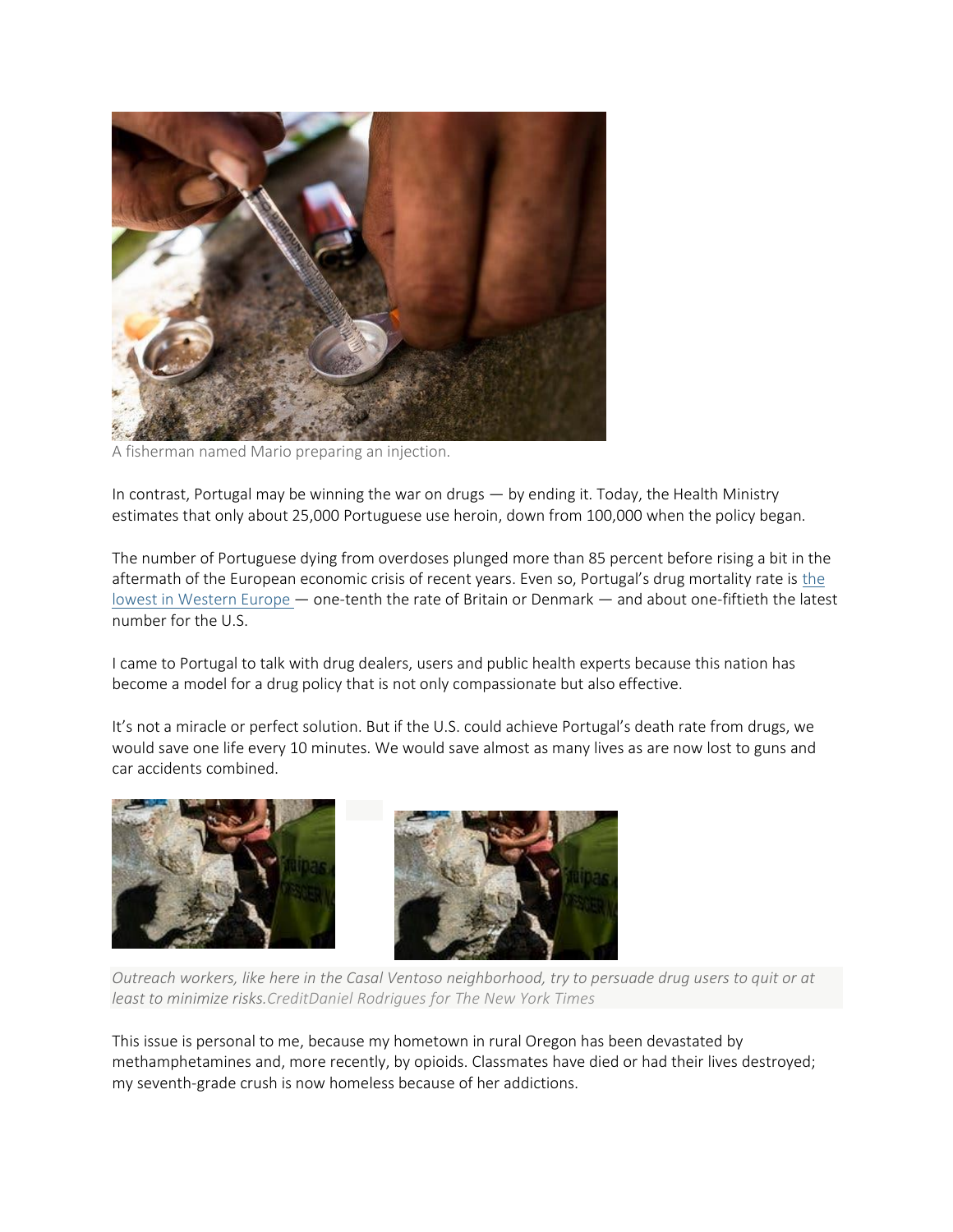Many people are also coming to Portugal to explore what a smarter, health-driven approach might look like. Delegations from around the world are flying to Lisbon to study what is now referred to as the "Portuguese model."

"This is the best thing to happen to this country," Mario Oliveira, 53, a former typesetter who became hooked on heroin 30 years ago, told me as he sipped from a paper cup of methadone supplied by a mobile van. The vans, a crucial link in Portugal's public health efforts, cruise Lisbon's streets every day of the year and supply users with free methadone, an opioid substitute, to stabilize their lives and enable them to hold jobs.

Methadone and other drug treatment programs also exist in the U.S., but are often expensive or difficult to access. The result is that only 10 percent of Americans struggling with addiction get treatment; in Portugal, treatment is standard.



*A van distributing methadone, an opioid substitute, in the Lumiar neighborhood. CreditDaniel Rodrigues for The New York Times*

"If I couldn't come here, I don't know if I'd still be alive," Oliveira told me. He said that he used to steal to support his habit but is now getting his life under control. Two weeks ago, he began reducing his dose of methadone, and he hopes to wean himself off opioids completely.

Yet Portugal's approach is no magic wand.

"I'm homeless and jobless and addicted again," Miguel Fonseca, a 39-year-old electrical mechanic, said as he held a lighter under a sheet of tin foil to turn a pinch of heroin powder into fumes that he smoked to get high. He spends about \$100 a day on his habit, and in the past sometimes has turned to theft to support it.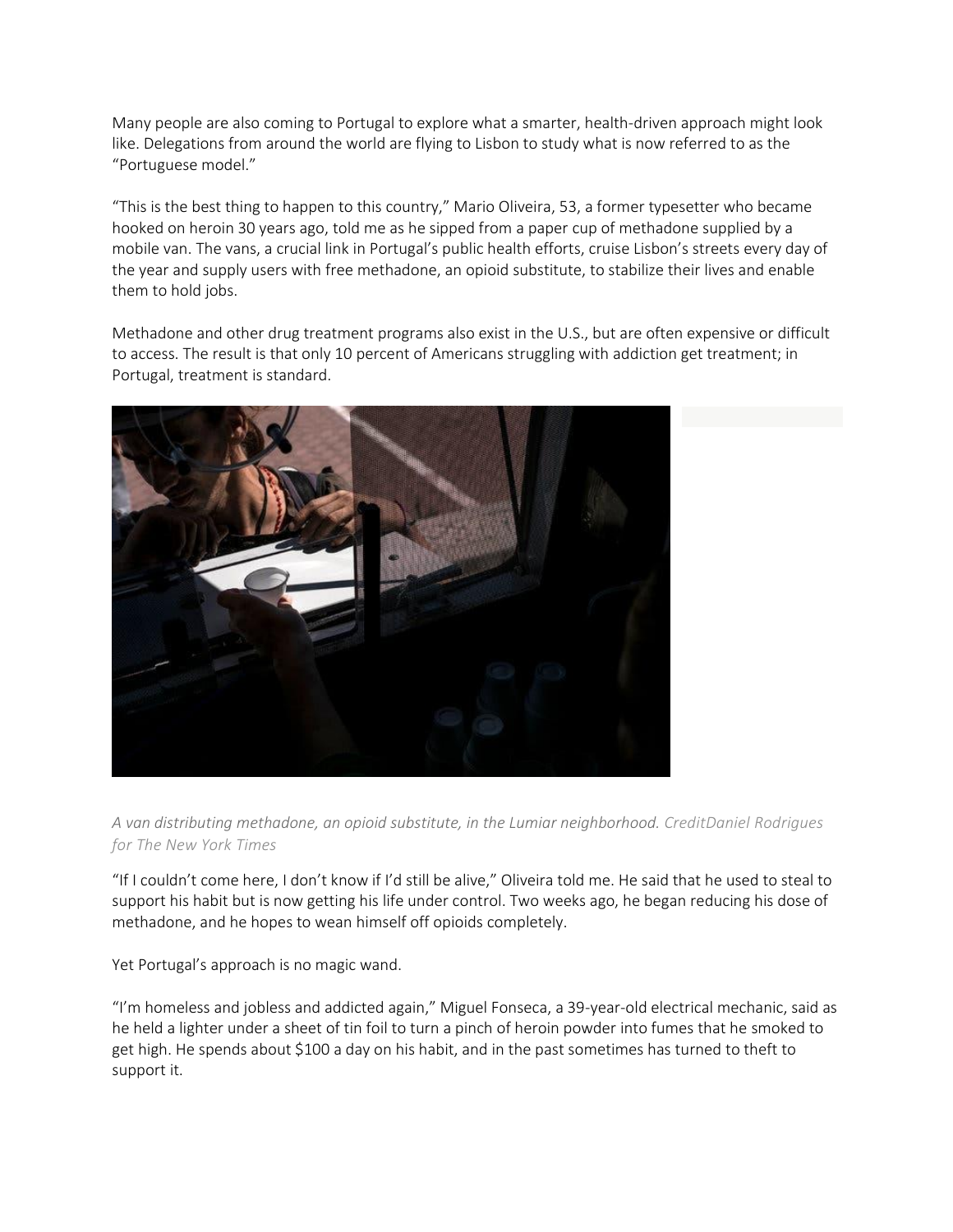Less than 100 feet away, Mario, the fisherman I began this story with, was injecting himself with heroin and cocaine, and showing little interest in Lopes's health outreach. He assured her that he wasn't overdosing, and he scoffed at the idea of methadone as an alternative to heroin.

Mario told me that he had started with heroin at age 14 (another man I met had started at age 11), and used it during the two years he worked as a fisherman in Massachusetts. "Portuguese heroin isn't as high quality as American heroin," he complained. He then reached for a pipe and began to smoke cocaine.



## A Stark Difference: Drug-Related Deaths

2015 data except: U.S. (2016); Belgium, Britain, Denmark, Ireland, Norway, Poland, Spain (2014); **France (2013)** 

By The New York Times | Source: European Monitoring Center for Drugs and Drug Addiction

Public health workers like Lopes may never be able to get Mario to give up drugs, but she can help keep him alive. Seeing Mario, his blood spattered on the steps from his constant injections, tottering off to get more drugs, it was clear that the Portuguese model isn't as effective as we might hope — but it occurred to me that in America, Mario might well be dead.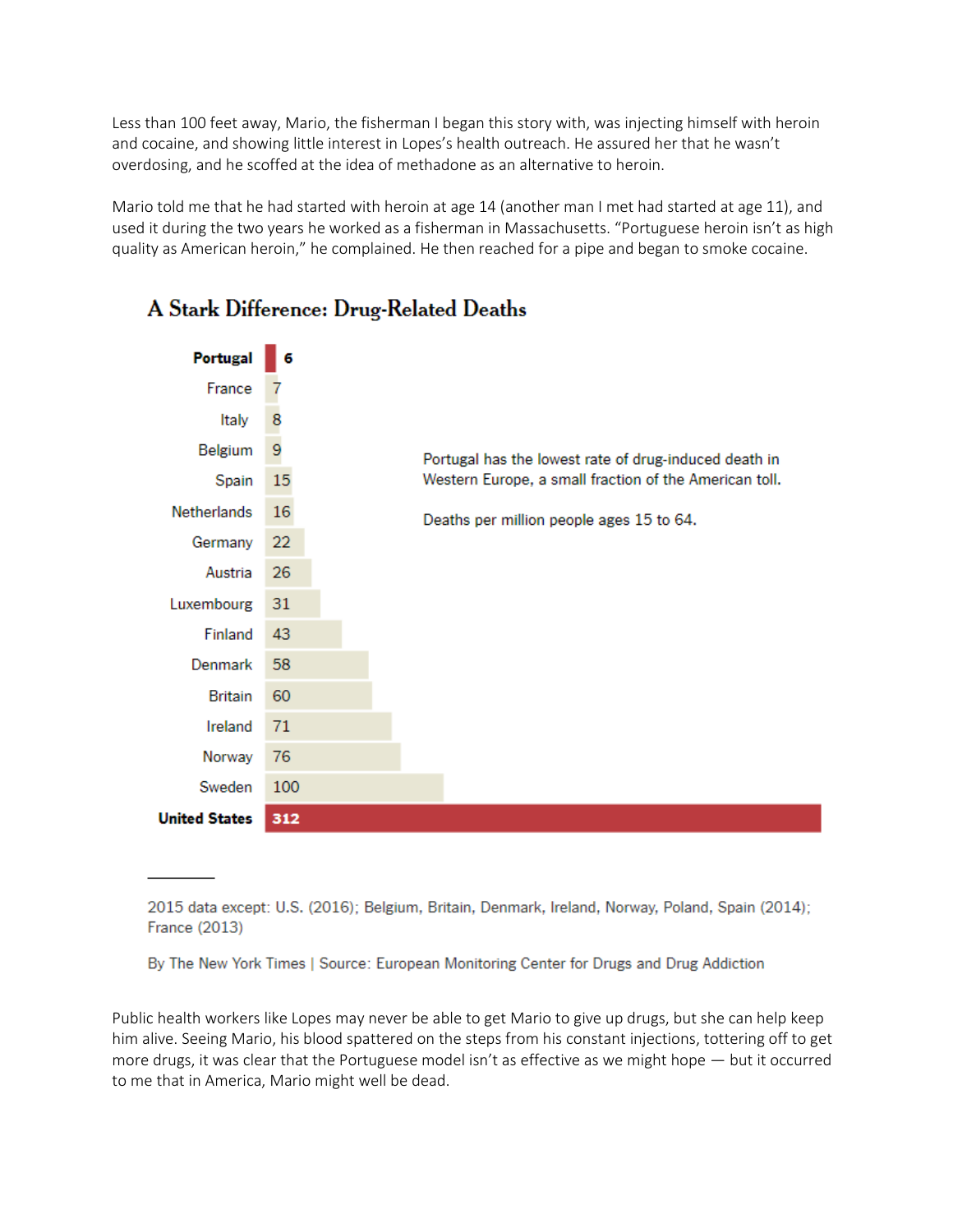Portugal switched to its health focus under the leadership of a socialist prime minister named [António](http://topics.nytimes.com/top/reference/timestopics/people/g/antonio_guterres/index.html?mcubz=1) [Guterres](http://topics.nytimes.com/top/reference/timestopics/people/g/antonio_guterres/index.html?mcubz=1) — and if the name sounds familiar, it's because he's now the United Nations secretary general. The new approach was a gamble. "We were facing a devastating situation, so we had nothing to lose," recalled João Castel-Branco Goulão, a public health expert and the architect of the policy ("our national hero," as one Portuguese cabinet minister told me).

So let's be clear on what Portugal did and didn't do. First, it didn't change laws on drug trafficking: Dealers still go to prison. And it didn't quite legalize drug use, but rather made the purchase or possession of small quantities (up to a 10-day supply) not a crime but an administrative offense, like a traffic ticket.

## ADVERTISEMENT

Offenders are summoned to a "Dissuasion Commission" hearing — an informal meeting at a conference table with social workers who try to prevent a casual user from becoming addicted.



Image



Hypodermic kits are distributed by outreach workers and used syringes are collected for safe disposal and to prevent sharing.CreditDaniel Rodrigues for The New York Times

"How long have you been using?" Nuno Capaz, a sociologist and member of the Dissuasion Commission in Lisbon, asked a 26-year-old factory worker caught with hashish. They chatted, with Capaz trying to figure out if the young man was in danger of taking up harder drugs. The dissuasion board can fine offenders, but that's rare. Mostly the strategy is to intervene with counseling or other assistance before an offender becomes addicted.

"My main concern is the health of the person," Capaz explained afterward. "Our approach is much closer to that of a medical doctor than to a court of law."

The public health approach arises from an increasingly common view worldwide that addiction is a chronic disease, perhaps comparable to diabetes, and thus requires medical care rather than punishment. After all, we don't just tell diabetics, Get over it.

My sense from observing the hearings and talking to users is that the Dissuasion Commission isn't terribly effective at dissuading. How successful could a 15-minute session be? Then again, criminal sanctions also seem ineffective at discouraging drug use: When scholars look at the impact of crackdowns, they find there's typically little impact.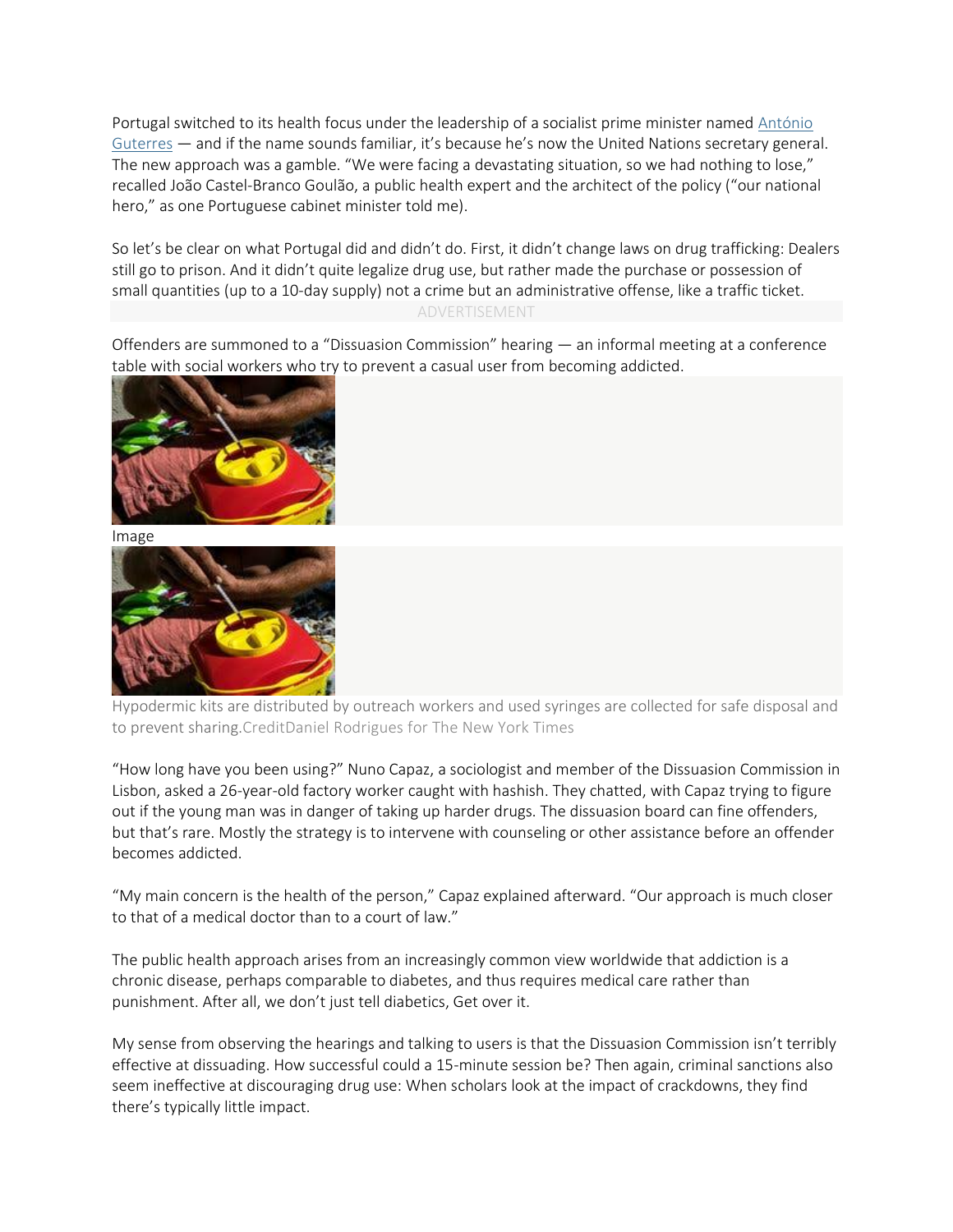In the first year or so of decriminalization in Portugal, there did seem to be the increase in drug use that critics had predicted. But although the Portuguese model is often described simply as decriminalization, perhaps the more important part is a public health initiative to treat addiction and discourage narcotics use. My take is that decriminalization on its own might have led to a modest increase in the use of hard drugs, but that this was swamped by public health efforts that led to an overall decline.

Portugal introduced targeted messaging to particular groups — prostitutes, Ukrainians, high school dropouts, and so on. The Health Ministry dispatched workers into the most drug-infested neighborhoods to pass out needles and urge users to try methadone. At big concerts or similar gatherings, the Health Ministry sometimes authorizes the testing of users' drugs to advise them if they are safe, and then the return of the stash. Decriminalization makes all this easier, because people no longer fear arrest.

So how effective are the methadone vans and prevention campaigns? I thought I'd ask some real experts: drug dealers.

"There are fewer customers now," complained one heroin dealer in the gritty Lumiar neighborhood. Another, Joaquim Farinha, 55, was skeptical that methadone was costing him much business. "Business is still pretty good," he said, interrupting the interview to make a sale to a middle-aged woman.

(Portugal's drug market is relatively nonviolent and relaxed partly because of another factor: Handguns are tightly controlled.)

On balance, the evidence is that drug use stabilized or declined since Portugal changed approaches, particularly for heroin. In polls, the proportion of 15- to 24-year-olds [who](http://www.tdpf.org.uk/blog/success-portugal%E2%80%99s-decriminalisation-policy-%E2%80%93-seven-charts) say that they have used illicit drugs in the last month dropped by almost half since decriminalization.

## ADVERTISEMENT

Decriminalization also made it easier to fight infectious diseases and treat overdoses. In the U.S., people are sometimes reluctant to call 911 after a friend overdoses for fear of an arrest; that's not a risk in Portugal. In 1999, Portugal had the highest rate of drug-related AIDS in the European Union; since then, H.I.V. diagnoses attributed to injections have fallen by more than 90 percent and Portugal is no longer at the high end in Europe.

One crucial mistake that Portugal did not make was to follow the United States in adopting prescription opioid painkillers for routine use. Adalberto Campos Fernandes, the health minister, said that Portuguese doctors resisted overprescribing and that regulators also stood in the way.



*Recovering drug users receive daily doses of methadone from vans that cruise Lisbon streets.CreditDaniel Rodrigues for The New York Times*